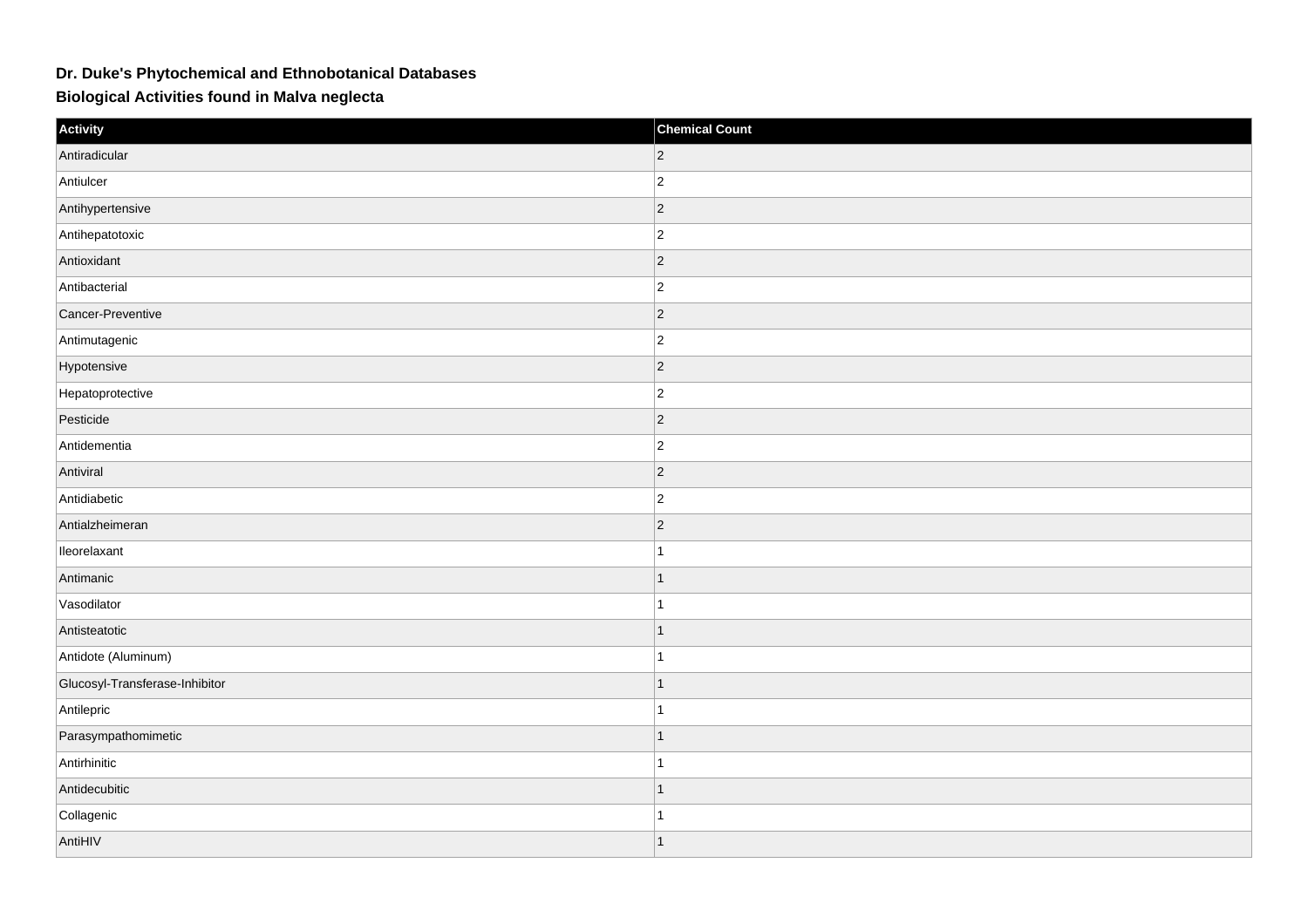| Activity                     | <b>Chemical Count</b> |
|------------------------------|-----------------------|
| Anticlimacteric              | $\mathbf{1}$          |
| Cardioprotective             | $\mathbf{1}$          |
| Antihemorrhagic              | $\mathbf{1}$          |
| Antiperiodontitic            | $\mathbf{1}$          |
| Anticataract                 | $\mathbf{1}$          |
| Antigallstone                | $\mathbf{1}$          |
| Antiosteoarthritic           | $\mathbf{1}$          |
| Antiasthmatic                | $\mathbf{1}$          |
| Beta-Glucuronidase-Inhibitor | $\overline{1}$        |
| Lithogenic                   | $\vert$ 1             |
| Antinitrosic                 | $\mathbf{1}$          |
| Antiaggregant                | $\mathbf{1}$          |
| Antiedemic                   | $\mathbf{1}$          |
| Immunostimulant              | $\mathbf{1}$          |
| Antimenopausal               | $\mathbf{1}$          |
| Aldose-Reductase-Inhibitor   | $\vert$ 1             |
| Xanthine-Oxidase-Inhibitor   | $\mathbf{1}$          |
| Antisyndrome-X               | $\mathbf{1}$          |
| Antidote (Lead)              | $\mathbf{1}$          |
| Hypocholesterolemic          | $\mathbf{1}$          |
| Antilithic                   | $\mathbf{1}$          |
| Psychotropic                 | $\vert$ 1             |
| Antiseptic                   | $\mathbf{1}$          |
| Antidepressant               | $\mathbf{1}$          |
| Detoxicant                   | $\mathbf{1}$          |
| Antirenitic                  | $\mathbf{1}$          |
| AntiCrohn's                  | $\vert$ 1             |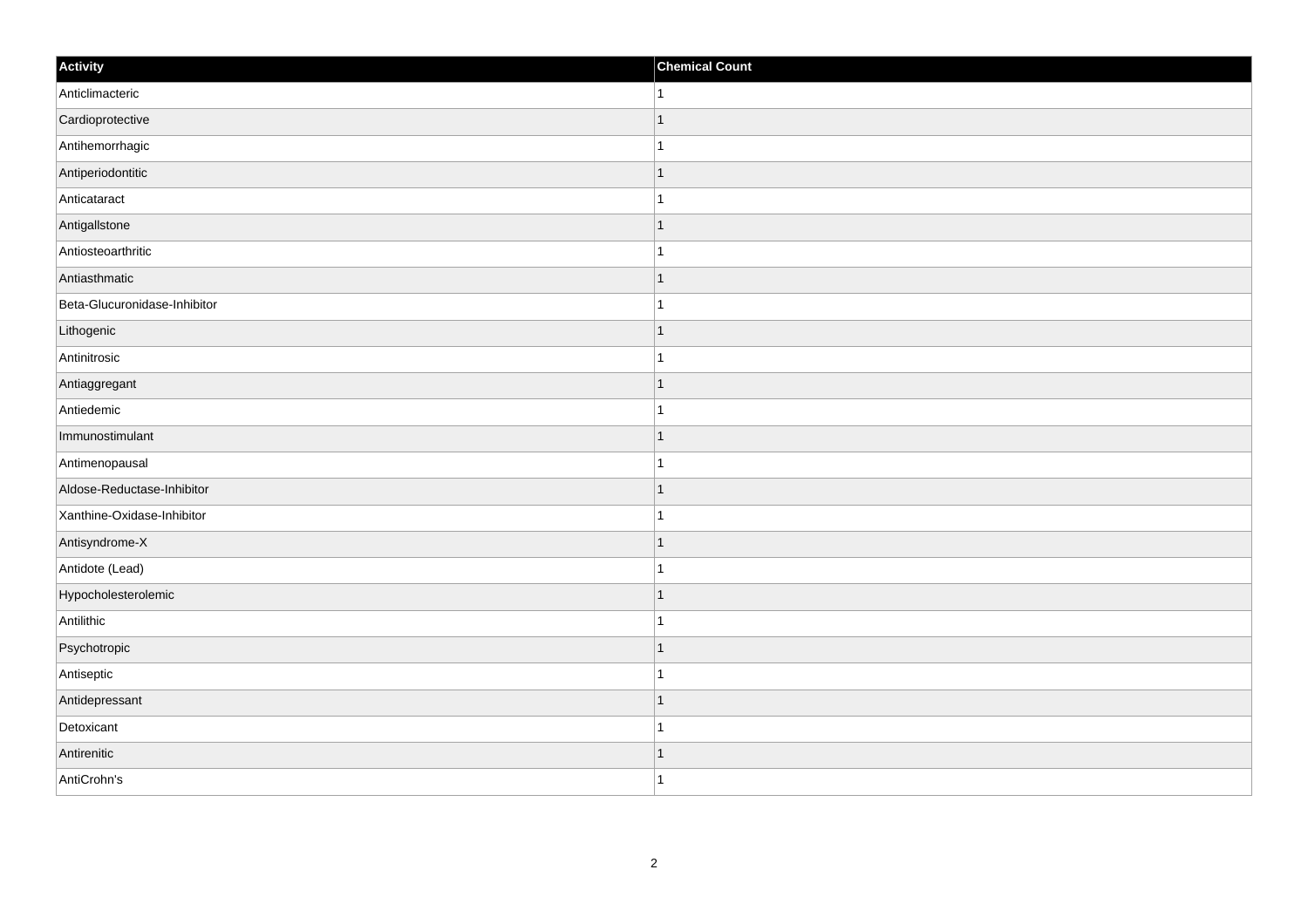| Activity                     | <b>Chemical Count</b> |
|------------------------------|-----------------------|
| Chelator                     | $\vert$ 1             |
| Antipodriac                  | $\overline{1}$        |
| AntiCFS                      | 1                     |
| Antigingivitic               | 1                     |
| Antiendometriotic            | $\mathbf 1$           |
| Memorigenic                  |                       |
| Antiobesity                  | $\mathbf{1}$          |
| Antiallergic                 | $\mathbf{1}$          |
| Apoptotic                    | $\mathbf 1$           |
| Interferonogenic             | $\mathbf{1}$          |
| Angiotensin-Receptor-Blocker | $\overline{1}$        |
| Antitumor (Gastric)          |                       |
| Antidysenteric               | $\vert$ 1             |
| Antimaculitic                | $\mathbf{1}$          |
| Urinary-Acidulant            | $\mathbf 1$           |
| Antispasmodic                | $\mathbf{1}$          |
| Antidiarrheic                | $\mathbf 1$           |
| Fistula-Preventive           |                       |
| Antiinflammatory             | $\mathbf{1}$          |
| Antirheumatic                | $\mathbf 1$           |
| Anticystinuric               | $\mathbf 1$           |
| Cold-preventive              | $\mathbf{1}$          |
| Antihistaminic               | $\mathbf 1$           |
| Antipyretic                  | $\mathbf{1}$          |
| Anticirrhotic                | $\mathbf{1}$          |
| Antihangover                 | 1                     |
| Antiparotitic                | $\mathbf{1}$          |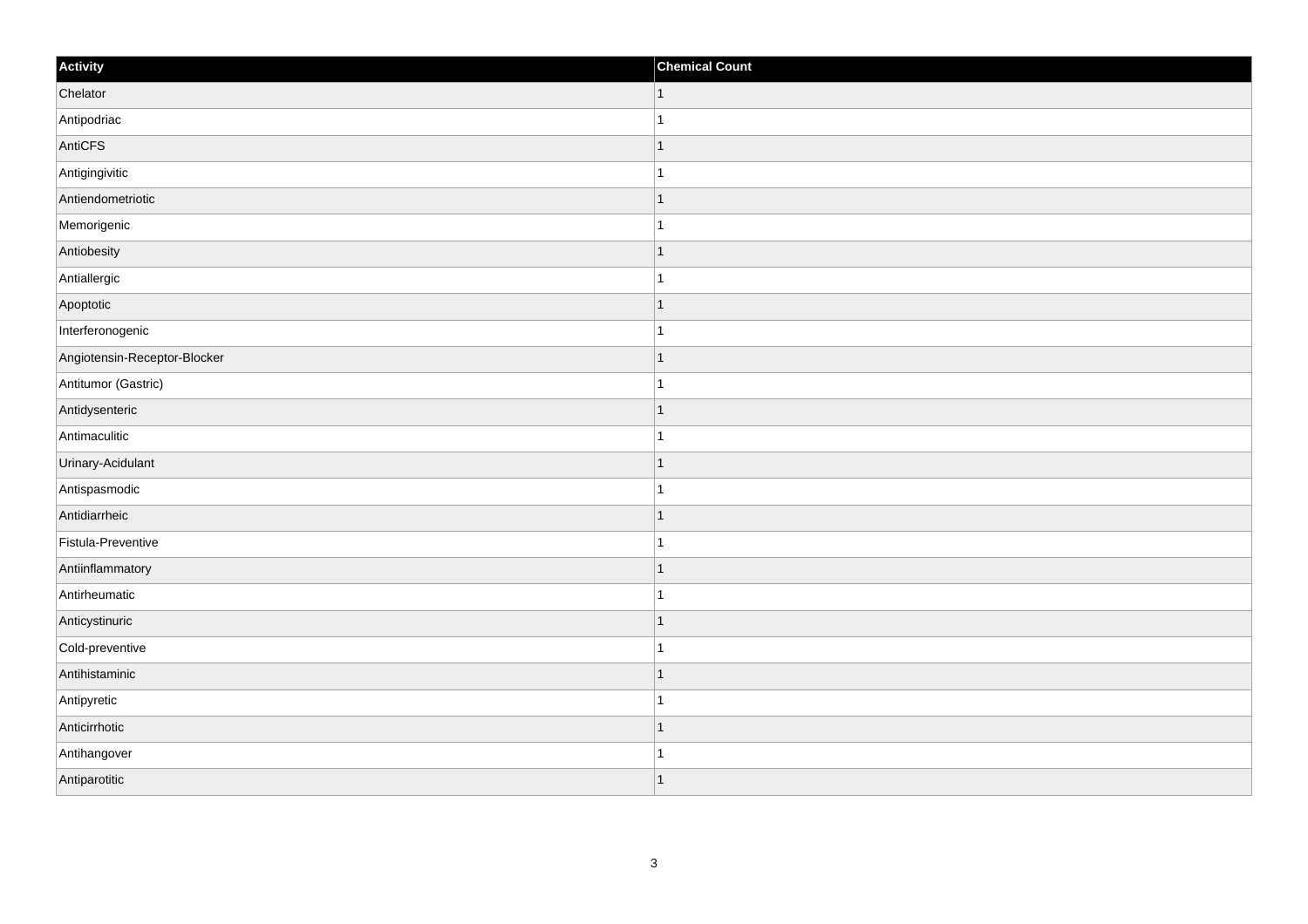| Activity                          | <b>Chemical Count</b> |
|-----------------------------------|-----------------------|
| Anticariogenic                    | $\mathbf{1}$          |
| Cardiodepressant                  |                       |
| Antifibrotic                      |                       |
| Ornithine-Decarboxylase-Inhibitor | $\mathbf 1$           |
| Antiorchitic                      | $\mathbf{1}$          |
| Antiarthritic                     |                       |
| Beta-Adrenergic Receptor Blocker  | 1                     |
| Lipoxygenase-Inhibitor            | $\mathbf 1$           |
| Antineuramidase                   |                       |
| AntiAGE                           | $\mathbf{1}$          |
| Antitumor-Promoter                | $\mathbf{1}$          |
| Antieczemic                       |                       |
| Immunomodulator                   | $\mathbf{1}$          |
| Antimeasles                       | 1                     |
| Acidulant                         |                       |
| Vulnerary                         | $\mathbf{1}$          |
| Antistress                        | $\mathbf{1}$          |
| Antidote (Cadmium)                | $\mathbf 1$           |
| Antilipolytic                     | 1                     |
| Antiscorbutic                     | -1                    |
| Cyclooxygenase-Inhibitor          |                       |
| Antihomocysteine                  | $\mathbf{1}$          |
| AntiRaynaud's                     | $\mathbf{1}$          |
| Anticold                          | $\mathbf 1$           |
| Cerebrotonic                      |                       |
| Antihepatitic                     | 1                     |
| Antipneumonic                     | $\mathbf{1}$          |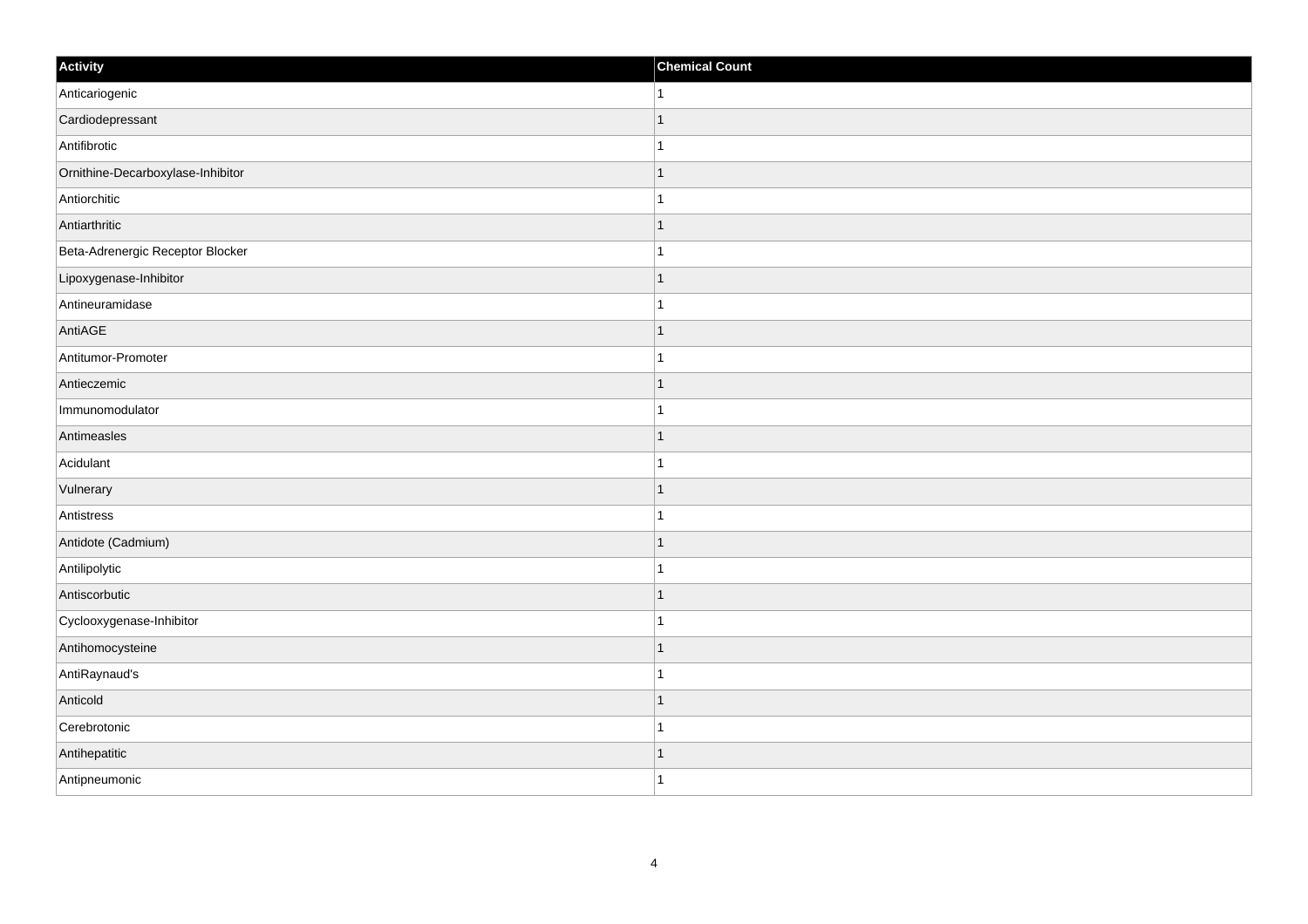| Activity              | <b>Chemical Count</b> |
|-----------------------|-----------------------|
| Anticervicaldysplasic | $\vert$ 1             |
| Antigastritic         | $\mathbf{1}$          |
| Antiosteoporotic      | 1                     |
| Antiatherosclerotic   | 1                     |
| Calcium-Antagonist    | $\mathbf 1$           |
| MAO-Inhibitor         |                       |
| Antinociceptive       | $\overline{1}$        |
| Antiaging             | $\mathbf{1}$          |
| Antiencephalitic      | $\mathbf 1$           |
| Immunosuppressant     | $\mathbf{1}$          |
| Antimigraine          | $\overline{1}$        |
| Analgesic             |                       |
| Antitumor             | $\vert$ 1             |
| Antidote (Paraquat)   | $\mathbf{1}$          |
| Hypoglycemic          | $\mathbf 1$           |
| AntiLyme              | $\mathbf{1}$          |
| Uricosuric            | $\mathbf 1$           |
| Antishingles          | 1                     |
| Diuretic              | $\vert$ 1             |
| Antiinfertility       | $\mathbf{1}$          |
| Antiretinotic         | 1                     |
| AntiCTS               | $\mathbf{1}$          |
| Cholinergic           | $\mathbf 1$           |
| Antiherpetic          | $\mathbf{1}$          |
| Antipoliomyelitic     | $\mathbf{1}$          |
| Antichoreic           | 1                     |
| Antiglaucomic         | $\vert$ 1             |